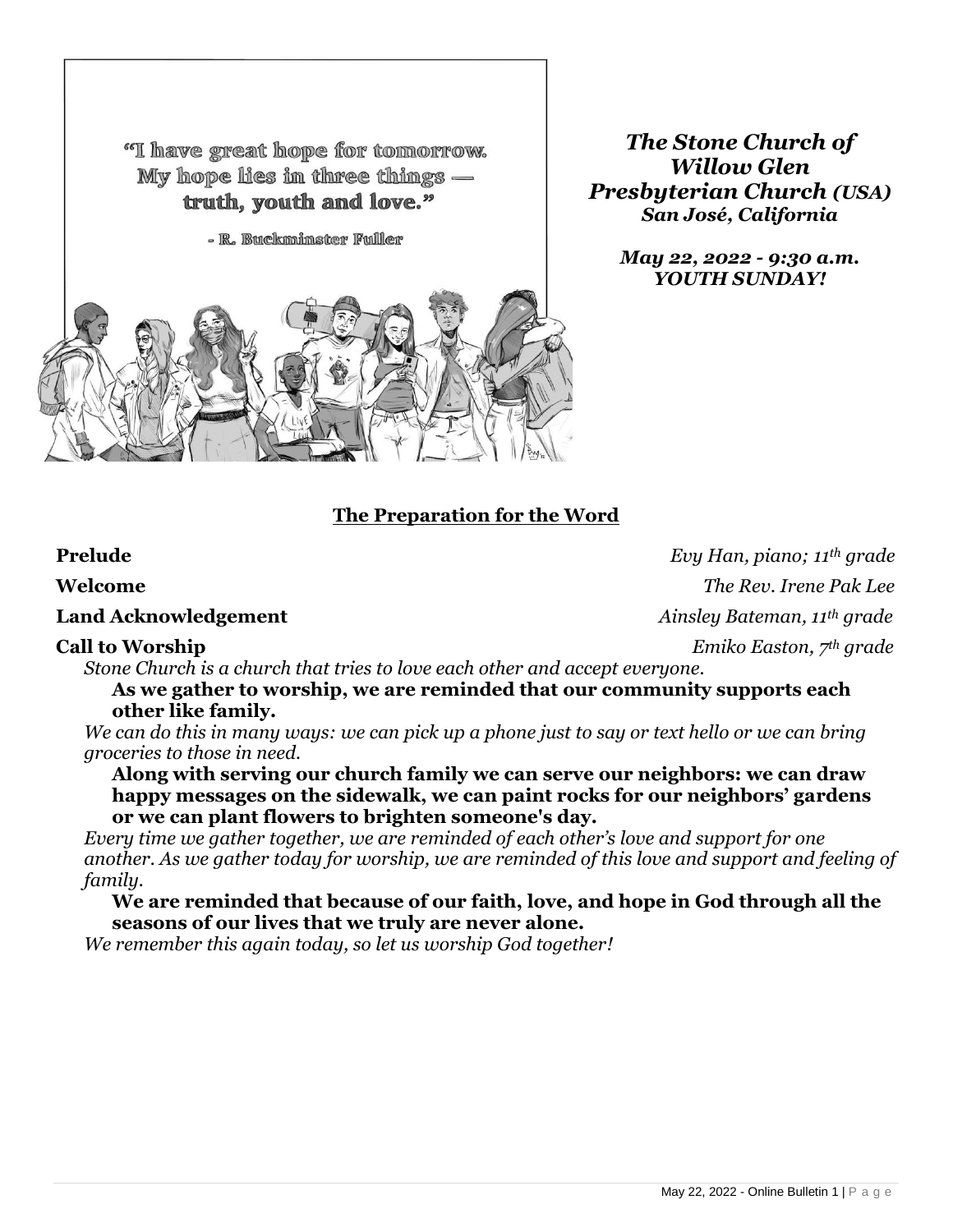# **\*Opening Song** *"My Light House" (see insert) Rend Collective*

*In my wrestling and in my doubts In my failures You won't walk out Your great love will lead me through You are the peace in my troubled sea You are the peace in my troubled sea*

*In the silence, You won't let go In the questions, Your truth will hold Your great love will lead me through You are the peace in my troubled sea You are the peace in my troubled sea*

### *<chorus>*

*My lighthouse, my lighthouse Shining in the darkness. I will follow You My lighthouse, my lighthouse I will trust the promise You will carry me safe to shore (oh-oh-oh-oh-oh) Safe to shore (oh-oh-oh-oh-oh) (x2) Safe to shore*

 *Motions led by Logan & Morgan Lord, 11th graders I won't fear what tomorrow brings With each morning I'll rise and sing My God's love will lead me through You are the peace in my troubled sea You are the peace in my troubled sea <chorus>*

*Fire before us, You're the brightest You will lead us through the storms Fire before us, You're the brightest You will lead us through the storms Fire before us, You're the brightest You will lead us through the storms Fire before us, You're the brightest You will lead us through the storms <chorus>*

**Call to Confession** *Ainsley Bateman, 11th grade*

*Family of God- for today's prayer of confession and assurance of pardon, we are going to pray using our entire selves- mind, body and soul. You are invited to begin this prayer with your eyes open and your head lifted. Let us pray-*

# **An Embodied Prayer of Confession & Assurance of Pardon** *created by Rev. Sarah Speed Ainsley Bateman & Irene Pak Lee*

**The Passing of the Peace** *Jet Graham, 8th grade*

*The Peace of Christ be with you.*

**And also with you.**

*Please remain seated and greet folks seated around you with a sign of peace.*

## **We Listen To God's Word**

**The First Lesson** *Romans 8:24-28 (N.T., p. 158) Max Han, 8th grade*

*For in hope we were saved. Now hope that is seen is not hope. For who hopes for what is seen? But if we hope for what we do not see, we wait for it with patience.*

*Likewise the Spirit helps us in our weakness; for we do not know how to pray as we ought, but that very Spirit intercedes with sighs too deep for words. And God, who searches the heart, knows what is the mind of the Spirit, because the Spirit intercedes for the saints according to the will of God.*

*We know that all things work together for good for those who love God, who are called according to his purpose.*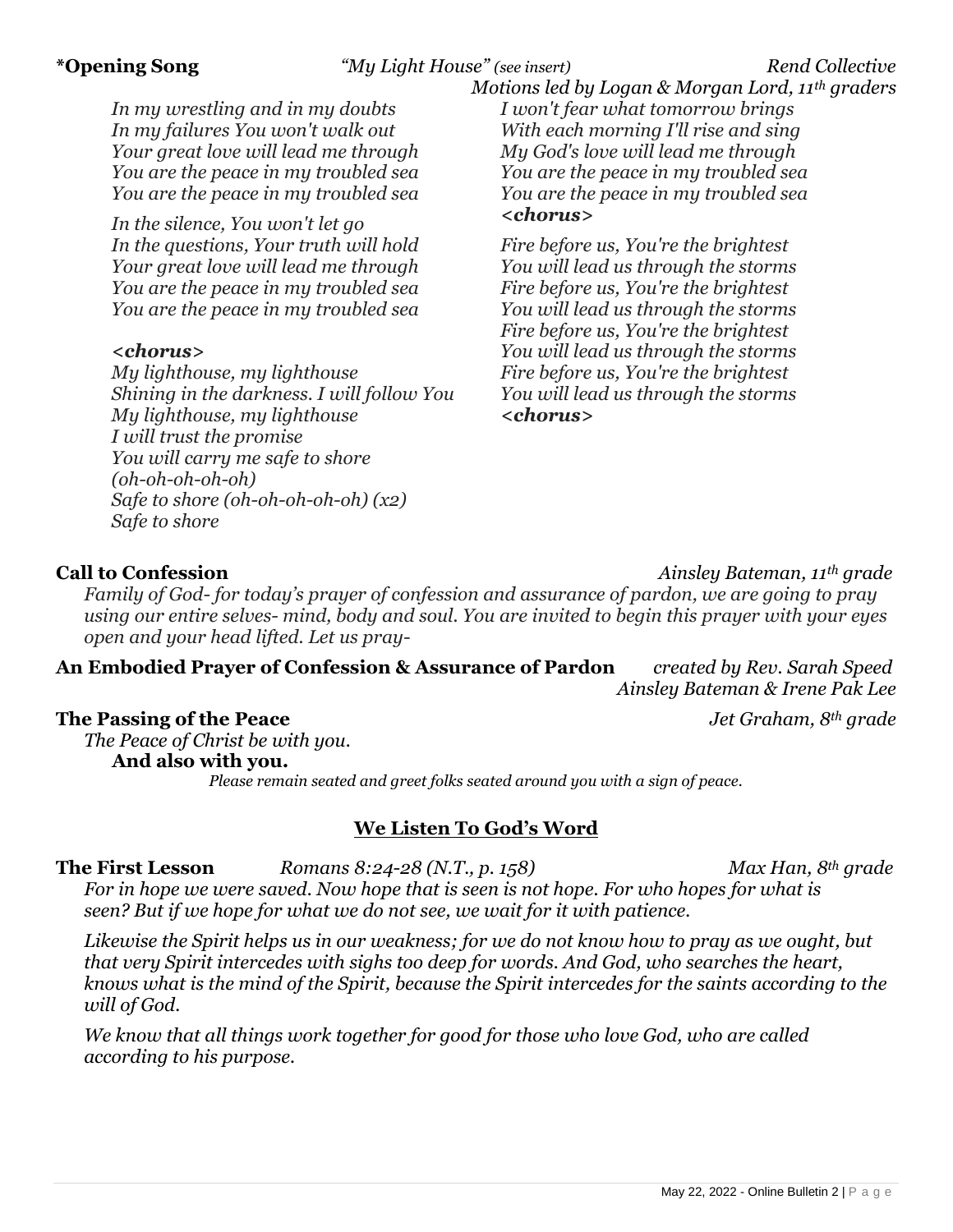### **Anthem** *"Seasons of Love" from Rent (see insert) Jonathan Larson Stone Church Youth Group Choir; Ainsley Bateman, soloist; Evy Han, piano*

*Five hundred, twenty five thousand, six hundred minutes Five hundred, twenty five thousand moments so dear Five hundred, twenty five thousand, six hundred minutes How do you measure, measure a year?*

*In daylights, in sunsets In midnights, in cups of coffee In inches, in miles In laughter, in strife*

*In five hundred, twenty five thousand, six hundred minutes How do you measure a year in a life?*

*(Chorus) How about love? How about love? How about love? Measuring love Seasons of love Seasons of love*

*Five hundred, twenty five thousand, six hundred minutes Five hundred, twenty five thousand journeys to plan Five hundred, twenty five thousand, six hundred minutes*

*How can you measure the life of a woman or a man?*

*In truths that she learned Or in times that he cried In bridges he burned Or the way that she died*

*It's time now to sing out Although it's not the end To celebrate, remember a year in the life of a friend (Chorus)*

*Remember the love Remember the love Remember the love Measuring the seasons of love Seasons of love*

# **Children's Sermon** *Kelsey Lax, 11th grade*

*(Children dismissed to church school)*

**The Second Lesson** *Ecclesiastes 3:1-11a (O.T., p. 616)*

*For everything there is a season, and a time for every matter under heaven: a time to be born, and a time to die; a time to plant, and a time to pluck up what is planted; a time to kill, and a time to heal; a time to break down, and a time to build up; a time to weep, and a time to laugh; a time to mourn, and a time to dance; a time to throw away stones, and a time to gather stones together; a time to embrace, and a time to refrain from embracing; a time to seek, and a time to lose; a time to keep, and a time to throw away; a time to tear, and a time to sew; a time to keep silence, and a time to speak; a time to love, and a time to hate; a time for war, and a time for peace.*

*What gain have the workers from their toil? I have seen the business that God has given to everyone to be busy with. He has made everything suitable for its time; moreover, he has put a sense of past and future into their minds, yet they cannot find out what God has done from the beginning to the end.*

**Sermon** *"Seasons of Love"**Evy Han, Max Han, Julia Kiplinger, Morgan Lord*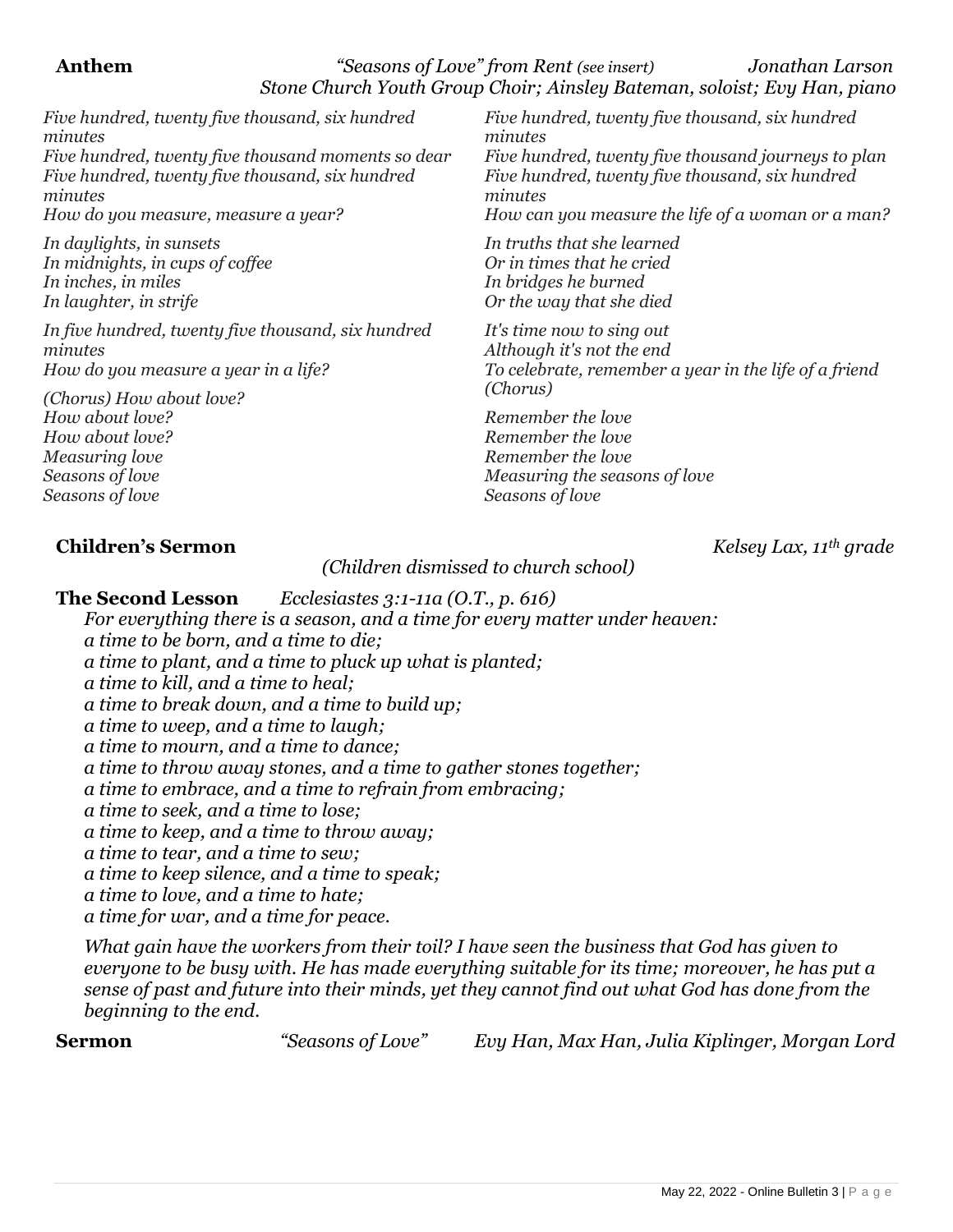### **We Respond to the Good News**

**\*Dedication of the People and Their Gifts Hymn #592** *Barbara Vella, Substitute Organist Praise God, from whom all blessings flow; Praise God, all creatures here below; Praise God above, ye heavenly host; Creator, Savior, Holy Ghost.*

### **\*Prayer of Dedication** *Ella Predium, 8th grade*

**Call for the Offering** *Ella Predium, 8th grade*  **Offertory** *"Every Season" by Nicole Nordeman; Evy Han, piano*

**Prayers of the People and the Lord's Prayer** *Logan Lord, 11th grade* **Our Father, who art in heaven, hallowed be thy name. Thy Kingdom come. Thy will be done, on earth as it is in heaven. Give us this day our daily bread, and forgive us our debts as we forgive our debtors. And lead us not into temptation, but deliver us from evil. For thine is the kingdom, and the power, and the glory forever. Amen.**

### **We Go Out in God's Name**

**\*Closing Hymn #356** *"Come Thou Fount of Every Blessing"*

*1 Come, thou Fount of every blessing, tune my heart to sing thy grace; streams of mercy, never ceasing, call for songs of loudest praise. Teach me some melodious sonnet, sung by flaming tongues above. Praise the mount I'm fixed upon it mount of God's redeeming love.*

*2* 

*Here I find my greatest treasure; hither by thy help I've come; and I hope, by thy good pleasure, safely to arrive at home. Jesus sought me when a stranger, wandering from the fold of God; he, to rescue me from danger, bought me with his precious blood.*

### **\*Charge and Benediction**

**Postlude** *"Seasons of Love" (reprise)*

### **\*Those that are able may stand**

*3 Oh, to grace how great a debtor daily I'm constrained to be! Let thy goodness, like a fetter, bind my wandering heart to thee: prone to wander, Lord, I feel it, prone to leave the God I love; here's my heart, O take and seal it; seal it for thy courts above.*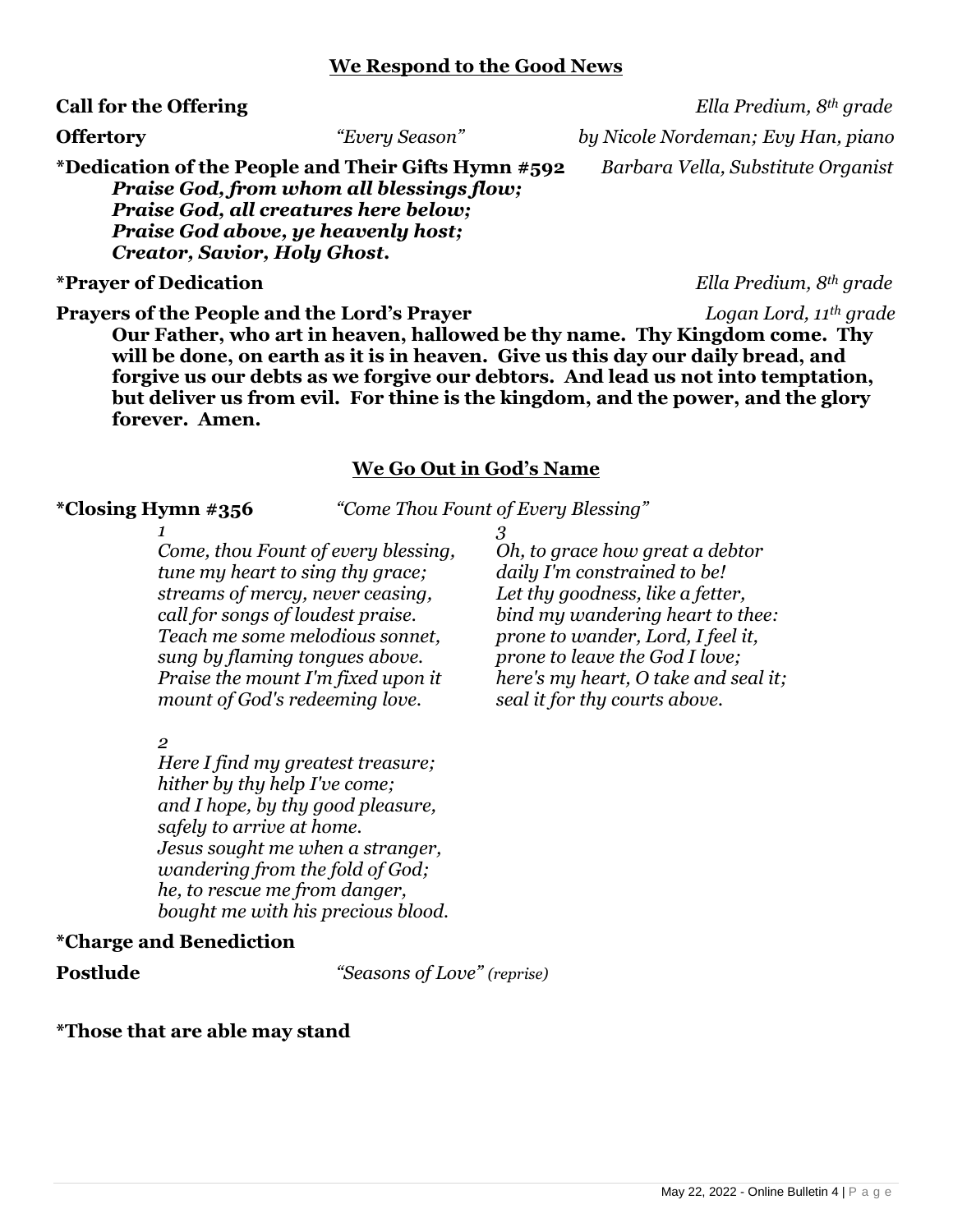# **Youth Greeter ~ Jet Graham**

**Ushers ~ Riley Gustafson**

## **Special Thank You to our Youth Group Leaders:**

*Glenda Bowman, Carrie Giorgianni, Kathleen Oliver, Irene Pak Lee, Marion Lee, Rosaleen Zisch*

# **ASL Interpreter ~ Amber Marince**

Original bulletin art created by **Evy Han** (11th grade)

Artist's note: I wanted the cover of this Sunday's bulletin to reflect both our anthem and the purpose of Youth Sunday; lifting up and empowering today's youth with love, so that we can in turn go out into the world with love.

> *The Stone Church of Willow Glen acknowledges that the land on which we worship this morning is the unceded land of the Muwekma Ohlone people.*

> > The liturgists this morning are **Youth Group Members.** Today's greeter is **Jet Graham.** This week's ushers are **Youth Group Members.**

You are invited to join us for coffee and fellowship on the patio after the Worship service. During May, the **Stephen Ministers** and **Personnel & Administration Committee** and friends are serving coffee and refreshments.

> *Membership Inquiry Luncheons: Mar & Nov* Contact [Irene\\_pak@stonechurch.org](mailto:Irene_pak@stonechurch.org)

# **Insert Announcements**

**Welcome Guests and Visitors!** We hope you already feel at home among us here at Stone Church. Please join us for refreshments and fellowship after worship. If you have children, they are welcome to worship with you for the entire service, or to join the other children during the Children's Sermon & Church School.

**We Welcome** the sound of any little ones during worship, but if your baby gets too wiggly for you, you may take them to the nursery, located in the hallway between the Sanctuary & the Social Hall.

**Flowers on the Retable** are from Ida and Bruce in loving memory of their son, David Alan Raby.

**Banner** - The front wall of the sanctuary features Banner #5 of the Presbyterian U.S.A. "Six Great Ends of the Church" banners, which the Liturgical Arts group recently completed: *"The Promotion of Social Righteousness"*. The Holy Spirit, signified by the Dove (pictured in all six hangings), sits among the leaves, "and the leaves of the trees were for the healing of the nations," (Revelation 22:2) and points to our concerns, clockwise from the Dove: income inequality, homeless-ness, voting rights, racial inequality, gender inequality, food insecurity, and health care. The sky, with its scales of justice, and the sun, as well as the stones on the ground (Stone Church!) signify our concern for the environment; and lastly, the prophet's words are pictured by the horizontal blue patchwork: "But let justice roll down like waters, and righteousness like and ever rolling stream." (Amos 5:24)

**Adult Ed (Sanctuary, 11am)** – Jerry Keifer will continue last week's discussion about Walter Brueggemann's book asserting that the consumer culture of America is not Christian. The book, "The Prophetic Imagination," is still in print and a  $40<sup>th</sup>$  anniversary edition was put out by the publisher. Of course, such a premise is controversial, but it has gained quite a lot of support among preachers and theologians. Join Zoom Meeting - Meeting ID: 819 1271 0217 Passcode: stone

<https://us02web.zoom.us/j/81912710217?pwd=eXVhYkIrcHY4LzVrWXNKZk5wZlh6QT09>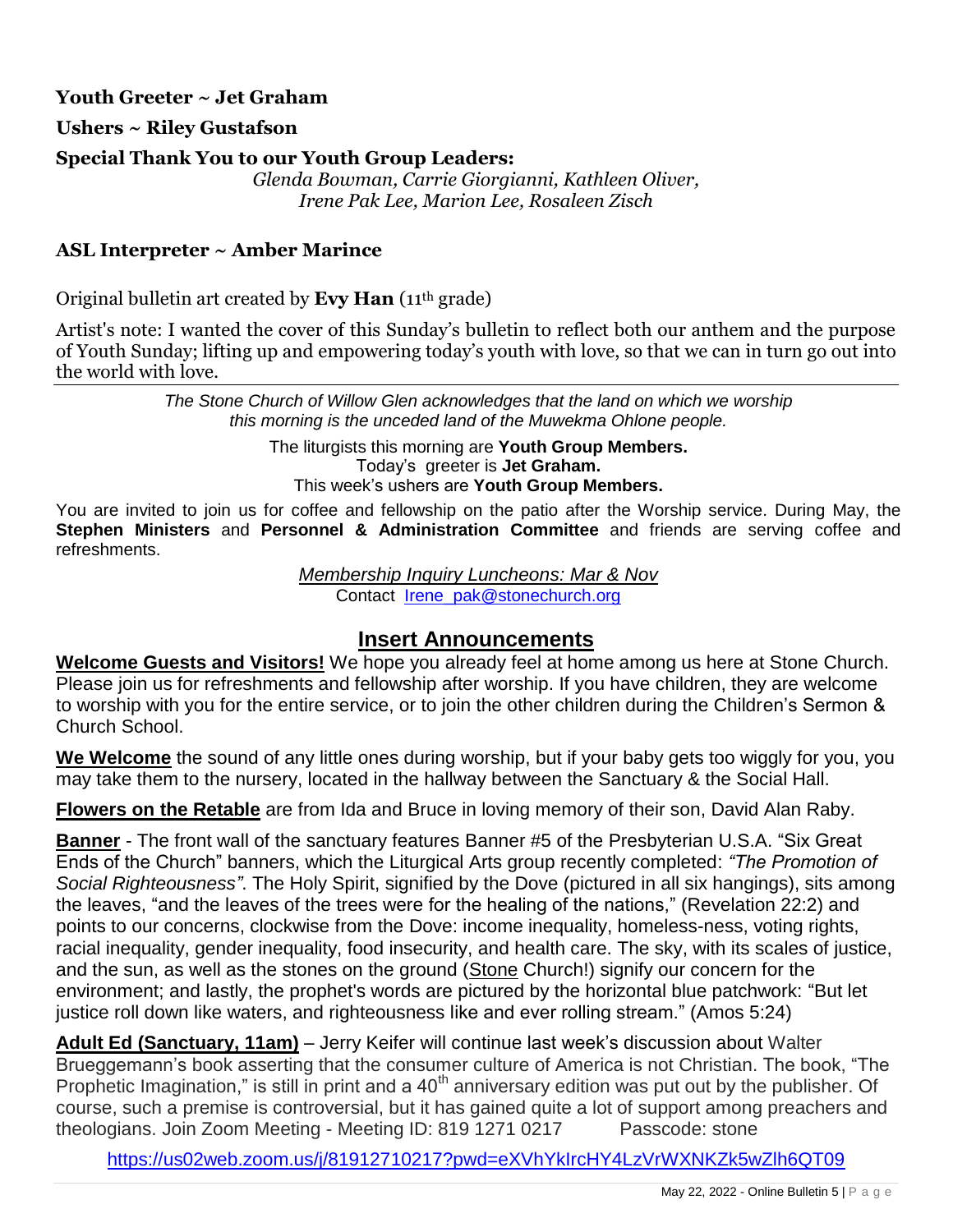**Membership & Communication (M&C) Committee** We are thrilled to return to in-person activities where we can safely gather together to enjoy so many of the events that were placed on hold during the past two years. As we prepare to bring an array of community building events and programs back this year, we would appreciate your feedback about which events and activities are most preferred, and whether there are new programs we could add to our repertoire. M&C has created a survey that can be completed online or in person: visit the M&C table after worship to complete the survey; or access the survey link below, in the Weekly Update, or wait for the email that will be sent this coming week. For questions, please contact Membership & Communications Committee Chair, Barbara Krause [\(bkrause90@gmail.com\)](mailto:bkrause90@gmail.com).

Survey link<https://forms.gle/SVRh1KNYCbrcuRFP7>

**Take a Stand Against Human Trafficking!** Join our action stand **tomorrow, Mon, May 23rd .** This is our last "stand" before we take a summer break, so join us on the church patio at 8:15 a.m. to pickup signs and brochures, and stand with us on Lincoln Ave. Questions? Contact Claudia [\(jnchamm@gmail.com\)](mailto:jnchamm@gmail.com) .

**Graduate Recognition Sunday** – During worship on **Sun, Jun 5 th** , we will recognize our 2022 High School and College graduates. If that's you (or your child or grandchild is graduating) and you'd like the information included in the insert, please provide graduate's name, school name, and their next step…(name of college, training program, job position, and major if known; or if college graduate, what is their degree, and what are they doing next?). Send info to Rev. Irene Pak Lee (Irene\_pak@stonechurch.org) or the church office (office\_manager@stonechurch.org).

**COVID-19 Antigen Rapid Tests** – Pick up some free tests; available in the Narthex, Social Hall, and in the office (M-F 9am - 1pm).

**The Pentecost Offering**, one of the 4 PCUSA annual nation-wide special offerings, helps the church encourage, develop, and support its young people. Forty percent of the Pentecost offering can be retained by individual congregations wanting to make an impact in the lives of young people within their own com-munity. The remaining 60% is used to support various ministries of the Presbyterian Mission Agency. We will collect our special offering on Pentecost Sunday, June 5<sup>th</sup>.

**Congregational Meeting June 5th** , immediately after worship**,** we'll nominate and elect Elders and Deacons to serve as officers of the church for the next 3 years. The new Pastor Nominating Committee (PNC) mem-bers will also be elected, and Committee Annual Reports will be presented.

**Vacation Church School** is **July 11th – July 15th**, with **Sun, July 17 th** as the VCS Worship service. This year's theme "On a Roll with God – a Food Truck Party." Mary Jo will send out sign-up info; you can also email her directly [maryjo\\_blazek@stonechurch.org.](mailto:maryjo_blazek@stonechurch.org)

**Irene's Sabbatical** – Typically, pastors earn their 3-month sabbatical after 7 years of service; Irene earned that milestone 3 years ago! She has scheduled her time away as **Jul 31st – Oct 31st ,** and she will preach that last Sunday before leaving, July 24<sup>th</sup>. While away she won't check email; Rev. Evie Macway will be here, and her door is always open. BTW, Irene will celebrate 10 years of working at Stone Church on August 1<sup>st</sup>!

**Ushers Needed** – We need ushers for upcoming Sundays. Contact Jodi Lax [\(jodi.d.lax@gmail.com\)](mailto:jodi.d.lax@gmail.com) if you are available. Training can be done the morning of the service; it is easy and fun!